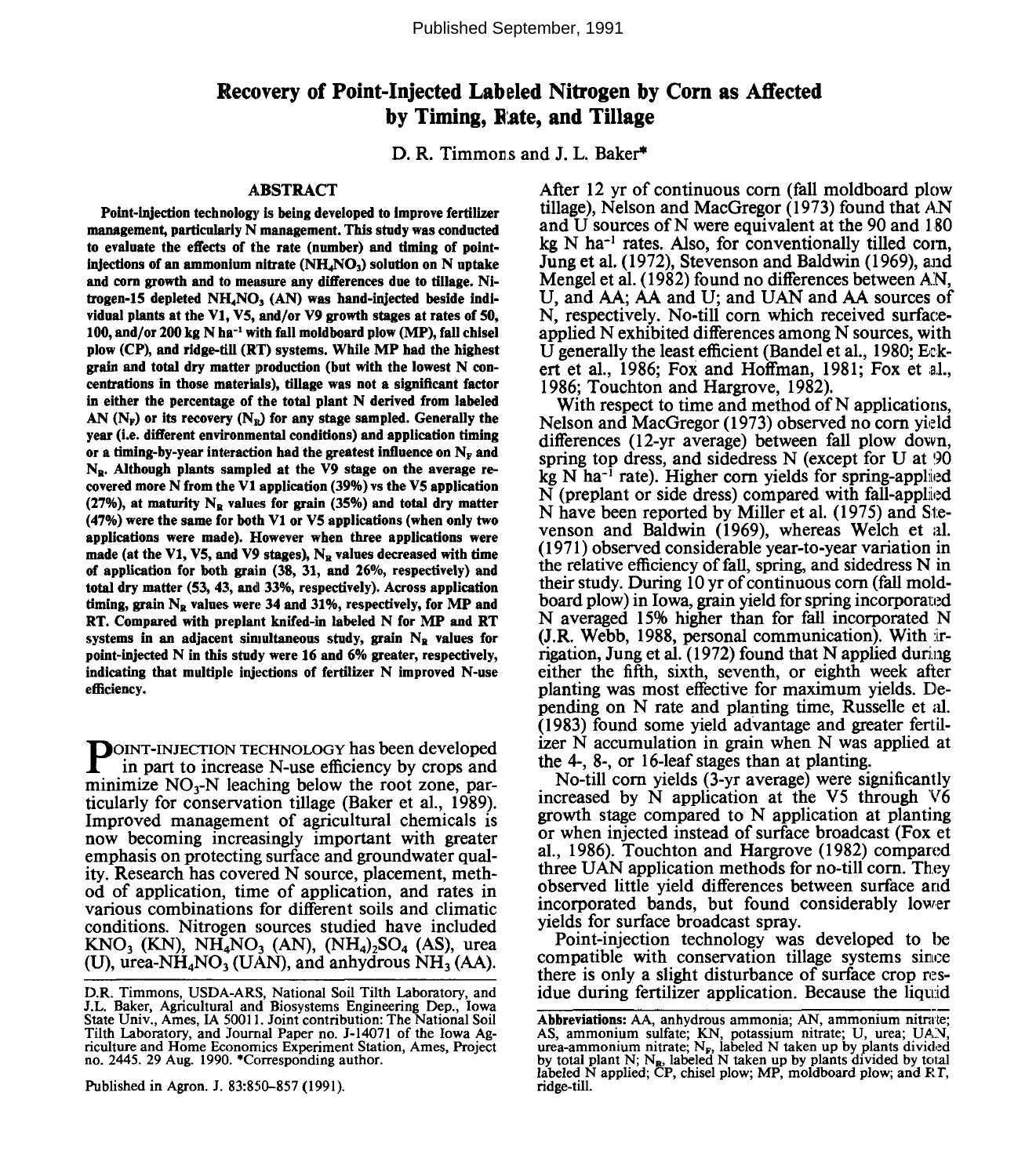fertilizer solution is injected about 10 cm deep (Baker et al., 1989), volatilization loss of  $NH<sub>3</sub>$  from urea-containing solutions would be negligible. The configuration of point-injected fertilizer differs from that of knifed-in fertilizer in that the solution is distributed in small volumes of soil about 20 cm apart rather than in **a** continuous band. Thus, the uptake of plant nutrients during early corn growth may be influenced by the time of application since the plant root development and distribution will be different. Since existing information about point-injected N is very limited, this study was performed to (i) evaluate the effects of labeled N rate (number) and timing of point-injections of an AN solution on plant N uptake and recovery by corn, (ii) determine any differences in N-use efficiency of point-injected fertilizer due to tillage, and (iii) compare use efficiency of point-injected N with other application methods in adjacent simultaneous studies.

## **MATERIALS AND METHODS**

This study was conducted from 1981 to 1985 at the Agronomy and Agricultural Engineering Research Center near Ames, IA, on a predominantly Nicollet loam (fine-loamy, mixed, mesic Aquic Hapludolls) with some associated Webster silty clay loam (fine-loamy, mixed, mesic, Typic Haplaquolls). The three tillage systems compared in this study were fall moldboard plow (MP), fall chisel plow (CP), and ridge-till (RT), all established in 1975. For both MP and CP, corn stalks were shredded before fall tillage and depth of tillage was approximately 20 cm; both systems included disk harrowing and/or field cultivation in the spring before planting. The chisel plow used had 7.6-cm twisted points on 38cm spacings. All areas were mechanically cultivated once or twice each year, as needed to control weeds. No preplant tillage was used for the RT system; ridges were rebuilt each year at final cultivation with a rolling or disk cultivator. The experimental area was cropped with a corn-soybean rotation during 1975 to 1979, and continuous corn 1980 to 1985. Each tillage area was 96 by 27 m, and tillage systems were randomized within each of three replications. Plot areas received their last N application (knifed-in anhydrous ammonia) in spring, 1979, and their last P and K application (broadcast) in fall, 1979. At the beginning of this experiment, Bray's no. 1 extractable P and exchangeable K concentrations in the soil (upper 30 cm) were at the high test levels in each of the tillage systems.

In 1981, three unlabeled N treatments (plus a check treatment, Table 1) were randomized within a 3-by-10 m area for each tillage system with that area not having been fertilized since 1979. In 1982, these treatments were imposed on adjacent areas within the same tillage subplot that also had not been fertilized since 1979. In 1983 through 1985, the eight labeled N treatments shown in Table 1 (plus a check treatment) were imposed on additional adjacent areas within the same tillage subplot, each time on an area that had not been fertilized since 1979. Buffer zones to satisfy the minimum distances observed by Sanchez et al. (1987) were used to assure that no lateral movement of the labeled N occurred (15N analysis of plants not receiving labeled N applications showed that no lateral movement occurred along or between rows). The labeled material used to make the fertilizer solution that was injected was <sup>15</sup>N-depleted AN (99.99% <sup>14</sup>N).

The concentration of the fertilizer solution was such that when applied at  $1200$  L ha<sup>-1</sup>, it would supply 200 kg N ha<sup>-1</sup> (as  $NH_4NO_3$ ), 25 kg P ha<sup>-1</sup> (as K<sub>2</sub>HPO<sub>4</sub>), and 75 kg K ha<sup>-1</sup> (as KCL and  $K_2HPO_4$ ). This solution was injected next to all corn plants at the  $\dot{V}1$  corn growth stage (excepting those in the check treatment), at the **V5** stage next to those plants that were to receive two or three injections; and at the V9 stage next to those plants that were to receive three injections

**plant sampling stages.** 

| No. of         | Growth        |     | N injection rate+     | <b>Sampling stages</b> |       |    |    |    |
|----------------|---------------|-----|-----------------------|------------------------|-------|----|----|----|
| injections     | stages        | V1  | V5                    | V9                     | total | V5 | V9 | R6 |
|                |               |     | $kg$ ha <sup>-1</sup> |                        |       |    |    |    |
| 0              |               | 0   | 0                     | 0                      | 0     | x  | x  | x  |
| 1              | V1            | 50  | 0                     | 0                      | 50    | x  |    | x  |
|                |               | 50‡ | 0                     | 0                      | 50    | x  |    | x  |
| $\overline{2}$ | V1, V5        | 50  | 50                    | 0                      | 100   |    | x  | x  |
|                |               | 50‡ | 50                    | 0                      | 100   |    | x  | x  |
|                |               | 50  | 50±                   | 0                      | 100   |    | x  | x  |
|                |               | 50‡ | 50t                   | 0                      | 100   |    | x  | x  |
| 3              | V1, V5.<br>V9 | 50  | 50                    | 100                    | 200   |    |    | x  |
|                |               | 50‡ | 50                    | 100                    | 200   |    |    | x  |
|                |               | 50  | 50±                   | 100                    | 200   |    |    | x  |
|                |               | 50  | 50                    | 100±                   | 200   |    |    | x  |
|                |               | 50‡ | 50‡                   | 100‡                   | 200   |    |    | x  |

**t 6.25 kg P ha-l and 18.75 kg K ha-I also injected with each SO kg N ha-'.**   $\ddagger$  Indicates <sup>15</sup>N-depleted NH<sub>4</sub>NO<sub>3</sub> (99.99% <sup>14</sup>N) applied.

and had already received injections at the V1 and V5 stages. For three injections, assuming a plant population of  $60\,000$ plants ha-', a total volume of 20 mL of the fertilizer solution per plant was injected using a hand-operated volumetric syringe; for two injections 10 mL was injected, and for one injection, 5 mL was injected. Therefore, at the V1 stage, 5 mL of solution (50 kg  $\overline{N}$  ha<sup>-1</sup>) was injected 5 cm from the plant and 5 cm deep; and depending on the N treatment, at the V5 stage, an additional 5 mL of solution (50 kg N ha<sup>-1</sup>) was injected 10 cm from the plant and 10 cm deep; and at the V9 stage, a final 10 mL of solution (100 kg N ha<sup>-1</sup>) was injected 10 cm from the plant and 10 cm deep. The greater depth and distance from the plant for injections at  $\check{V}5$  and V9 more closely matches what is feasible with a field pointinjector applicator when the crop canopy has begun to develop. At the V1 stage, the needle of the hand syringe was inserted directly into the soil and the 5 mL of solution slowly dispensed. At the V5 and V9 stages, a pointed steel rod 12 mm in diameter was inserted into the soil to the 10-cm depth to create a cavity and the solution was slowly dispensed by syringe into that cavity. After the fertilizer solution was dispensed, each hole was filled with soil. The growth stages at which fertilizer was applied and samples were taken were identified according to the classification scheme of Richie and Hanway (1982); care was taken not to miss desiccated lower leaves at the V5 and V9 stages.

A 1 10-d relative maturity corn hybrid was planted at about 65 700 seeds ha-' in 0.76-m rows with a John Deere Model 7 1 Maximerge' slot planter. A recommended insecticide was applied with the corn seed at planting, and recommended herbicides were broadcast before emergence. Actual plant stands for the five growing seasons averaged 60 038,59 507, and 57 905 plants ha<sup>-1</sup> for MP, CP, and RT, respectively. These differences were not significant, but the trend is the same as an earlier study where it was stated "reasons for the variation in final plant population among tillage systems from year to year are not clear but may be due to interactions between planter performance, weather, and tillage (Erbach, 1982)."

The above ground portions of five corn plants that received 50 kg N ha-' (one fertilizer injection) were harvested at the V5 stage (at the same time as the second fertilizer injection), and similarly, five corn plants that received 100 kg N ha<sup>-1</sup> (two fertilizer injections) were harvested at the V9 stage (at the same time as the third fertilizer injection). After drying at 65 "C to measure dry matter, these samples were

<sup>&#</sup>x27;Reference **to a trade** or **company name is for specific information only and does not imply approval or recommendation of the com- pany** or **product by the USDA** *or* **Iowa State University, to the exclusion of others that may be suitable.**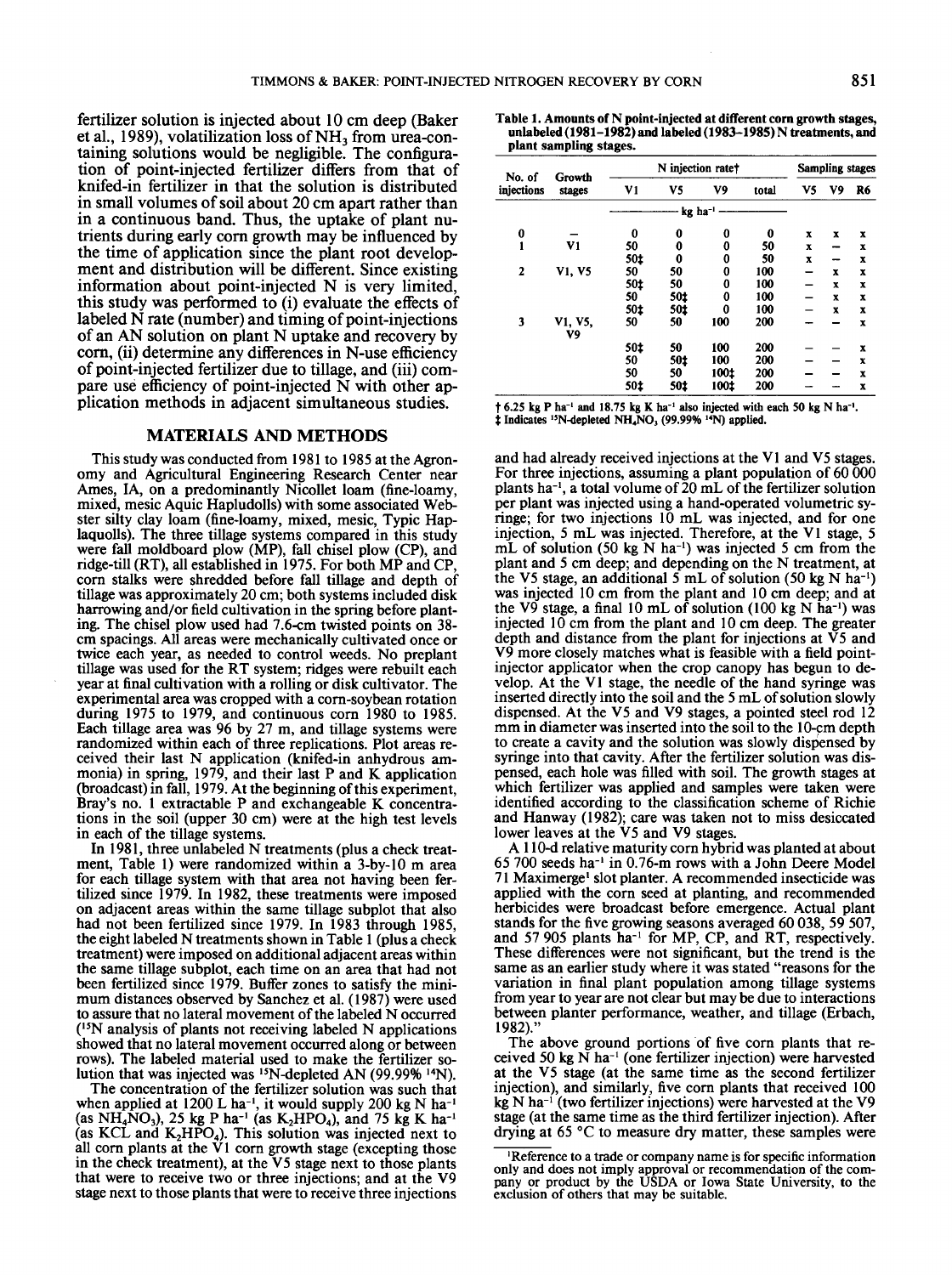hand-chopped and ground in a Cyclone mill (UDY Corp., Fort Collins, CO) for chemical and isotope analyses. At physiological maturity (R6 stage), 10 corn plants (above ground portion) were harvested, dried at *65* "C, and then separated into grain and stover (including cobs) components. Corn stover was chopped by hand and ground in a Cyclone mill, and corn grain was shelled by hand and ground in a hammer mill for chemical and isotope analyses.

Total N in the ground corn was determined by the permanganate-reduced iron modification of the Kjeldahl procedure (Bremner arid Mulvaney, 1982). Separate distillates for isotopic N forms were collected in dilute H<sub>2</sub>SO<sub>4</sub>, concentrated to about 2 mL volume, and reacted with sodium hypobromite in an evacuated Rittenberg flask. A Finnegan MAT 250 (Finnegan MAT, San Jose, CA) mass spectrometer (in the Agronomy Dep., Iowa State Univ.) was used to measure the <sup>15</sup>N/<sup>14</sup>N ratio of the resulting N gas. Based on these determinations, total plant N uptake, labeled fertilizer N uptake  $(N_F)$ , and labeled fertilizer N recovery  $(N_R)$  were calculated as detailed by Hlackmer and Sanchez (1988). The symbol  $N_F$  equals the mass of labeled N taken up by plants divided by the total mass of N in those plants;  $N_R$  equals

**gineering Research Center.** 

| Table 2. Precipitation data for the Iowa Agronomy-Agricultural En-<br>gineering Research Center. |               |      |      |      |      |      |  |  |  |  |  |  |
|--------------------------------------------------------------------------------------------------|---------------|------|------|------|------|------|--|--|--|--|--|--|
|                                                                                                  | Precipitation |      |      |      |      |      |  |  |  |  |  |  |
| Period                                                                                           | 1981          | 1982 | 1983 | 1984 | 1985 | LTA+ |  |  |  |  |  |  |
|                                                                                                  | mm            |      |      |      |      |      |  |  |  |  |  |  |
| Jan.-Mar.                                                                                        | 31            | 133  | 135  | 63   | 90   | 96   |  |  |  |  |  |  |
| April                                                                                            | 48            | 70   | 80   | 173  | 31   | 86   |  |  |  |  |  |  |
| May                                                                                              | 25            | 155  | 158  | 129  | 32   | 111  |  |  |  |  |  |  |
| June                                                                                             | 104           | 66   | 232  | 167  | 86   | 130  |  |  |  |  |  |  |
| July                                                                                             | 101           | 146  | 97   | 86   | 36   | 88   |  |  |  |  |  |  |
| <b>August</b>                                                                                    | 147           | 88   | 107  | R    | 129  | 99   |  |  |  |  |  |  |
| <b>September</b>                                                                                 | 61            | 48   | 81   | 101  | 102  | 82   |  |  |  |  |  |  |
| October                                                                                          | 42            | 67   | 159  | 92   | 87   | 59   |  |  |  |  |  |  |
| Nov.-Dec.                                                                                        | . 77          | 183  | 147  | 95   | 49   | 56   |  |  |  |  |  |  |
| annual                                                                                           | 636           | 956  | 1196 | 915  | 642  | 807  |  |  |  |  |  |  |

**Long-term average from "C:limatological Data Annual Summary, Iowa, 1986," National Oceanic and Atmospheric Administration, for Ames 8WSW station.** 

the mass of labeled N taken up by plants in a certain area divided by the total labeled N applied to that area.

The ANOVA models were based on a split-block design for tillage and years with the fertilizer treatments conducted as a subunit within the tillage-year whole unit treatment combinations. The ANOVA model for the two and three injection experiments was:

$$
Y_{ijk} = u + R_i + T_j + a_{(ij)} + Y_k + b_{(ik)} + T
$$
  
 
$$
\times Y_{jk} + c_{(ijk)} + AS_1 + T \times AS_{jl} + Y \times AS_{kl} + T
$$
  
 
$$
\times Y \times AS_{jkl} + d_{(ijkl)},
$$

where:

 $R_i$  = blocked replicate (random), i = 1 to 3;<br>  $T_j$  = tillage treatment (fixed), j = 1 to 3;<br>  $a_{ij}$  = whole unit error for tillage;<br>  $Y_k$  = year (random), k = 1 to 3 or 1 to 5;

= whole unit error for tillage;

 $\hat{Y}_{k}$  = year (random),  $k = 1$  to 3 or 1 to 5;<br> $b_{(ik)}$  = whole unit error for year;

 $b_{(ik)}$  = whole unit error for year;<br>  $c_{(ijk)}$  = error for tillage and year;<br>  $AS_i$  = N treatment (fixed), 1 = 1

 $\overline{N} = N$  treatment (fixed),  $1 = 1$  to 2 or 1 to 3;

 $d_{\text{(ijkl)}}$  = subunit error.

All error terms were tested for pooling; errors *a* and *b* were pooled into error c. Year was considered to be a random factor as the tillage practices had been in place on the experimental units for 5 yr prior to the start of this experiment. The year interaction was used to test each corresponding fixed treatment effect. For the one injection experiment with no AS variable, the ANOVA model was reduced to just the first eight terms of the model given above.

# **RESULTS AND DISCUSSION**

#### **Growth Conditions**

At the beginning of each growing season, the soil water content to 1.5-m depth was either near or at field capacity. Because of adverse weather conditions during at least 3 yr (see precipitation data, Table 2), corn yields during the 5-yr period were less than the 1 1 **.O Mg** ha-' yield that might be expected in the regjon

Table 3. Corn grain yields and total mature dry matter as affected by application stage and tillage (1981-1985) or year (1983-1985).

| Stage(s) N applied      | Total<br>N applied  |              |          | Mature plants |        |                       |          |           |        |  |
|-------------------------|---------------------|--------------|----------|---------------|--------|-----------------------|----------|-----------|--------|--|
| Tillage:                |                     | <b>MP§</b>   | $\bf CP$ | <b>RT</b>     | (avg.) | MP                    | $\bf CP$ | <b>RT</b> | (avg.) |  |
|                         | kg ha <sup>-1</sup> |              |          |               |        | - Mg ha <sup>-1</sup> |          |           |        |  |
| check                   | 0                   | 4.1          | 2.3      | 2.3           | (2.9)  | 8.5                   | 6.6      | 6.2       | (7.1)  |  |
| V1                      | 50                  | 6.4          | 5.5      | 5.5           | (5.8)  | 11.3                  | 10.1     | 9.5       | (10.3) |  |
| V1, V5                  | 100                 | 6.9          | 6.6      | 6.7           | (6.7)  | 12.1                  | 11.5     | 11.2      | (11.6) |  |
| V1, V5, V9              | 200                 | 8.5          | 7.5      | 7.6           | (7.9)  | 13.9                  | 12.5     | 12.4      | (12.9) |  |
| (avg.)                  |                     | (6.5)        | (5.5)    | (5.5)         | (5.8)  | (11.4)                | (10.2)   | (9.8)     | (10.5) |  |
| Year:                   |                     | 1983         | 1984     | 1985          | (avg.) | 1983                  | 1984     | 1985      | (avg.) |  |
|                         | kg ha <sup>-1</sup> |              |          |               |        | Mg ha <sup>-1</sup>   |          |           |        |  |
| check                   | $\bf{0}$            | 1.2          | 1.9      | 2.9           | (2.0)  | 6.0                   | 5.0      | 7.3       | (6.1)  |  |
| V1                      | 50                  | 3.8          | 4.4      | 6.8           | (5.0)  | 8.8                   | 7.4      | 10.4      | (8.8)  |  |
| V1, V5                  | 100                 | 5.7          | 5.3      | 7.8           | (6.3)  | 11.0                  | 8.5      | 11.9      | (10.4) |  |
| V1, V5, V9              | 200                 | 6.7          | 5.8      | 8.9           | (7.2)  | 12.6                  | 9.1      | 13.5      | (11.7) |  |
| (avg.)                  |                     | (4.4)        | (4.4)    | (6.6)         | (5.1)  | (9.6)                 | (7.5)    | (10.8)    | (9.3)  |  |
| <b>Statistical Data</b> |                     |              |          |               |        |                       |          |           |        |  |
| Source                  | df                  | Grain        |          | Mature Plants |        |                       |          |           |        |  |
| Tillage (T)             | 2                   | $\mathbf{r}$ |          |               |        |                       |          |           |        |  |
| Year (Y)                | 4                   |              |          | **            |        |                       |          |           |        |  |
| $T \times Y$            | 8                   | <b>NS</b>    |          | <b>NS</b>     |        |                       |          |           |        |  |
| $N$ Rate $(R)$          | 2                   | $***$        |          | **            |        |                       |          |           |        |  |
| $T \times R$            |                     | <b>NS</b>    |          | NS.           |        |                       |          |           |        |  |
| $Y \times R$            | 8                   | NS           |          | <b>NS</b>     |        |                       |          |           |        |  |
| $T \times Y \times R$   | 16                  | NS           |          | <b>NS</b>     |        |                       |          |           |        |  |

\*\*, \*, and  $\dagger$  show significance at the 0.01, 0.05, and 0.10 probability levels, re;pectively, and nonsignificance at *P* > 0.10. The ANOVA only includes the fertilized **treatments.** 

\$ **Mass of grain reported here is as no. 2** corn **which includes 155 g kg-' moisture, elsewhere grain is adjusted to 0 g kg-' moisture.** 

§ MP (moldboard plow), CP (chisel plow), and RT (ridge till).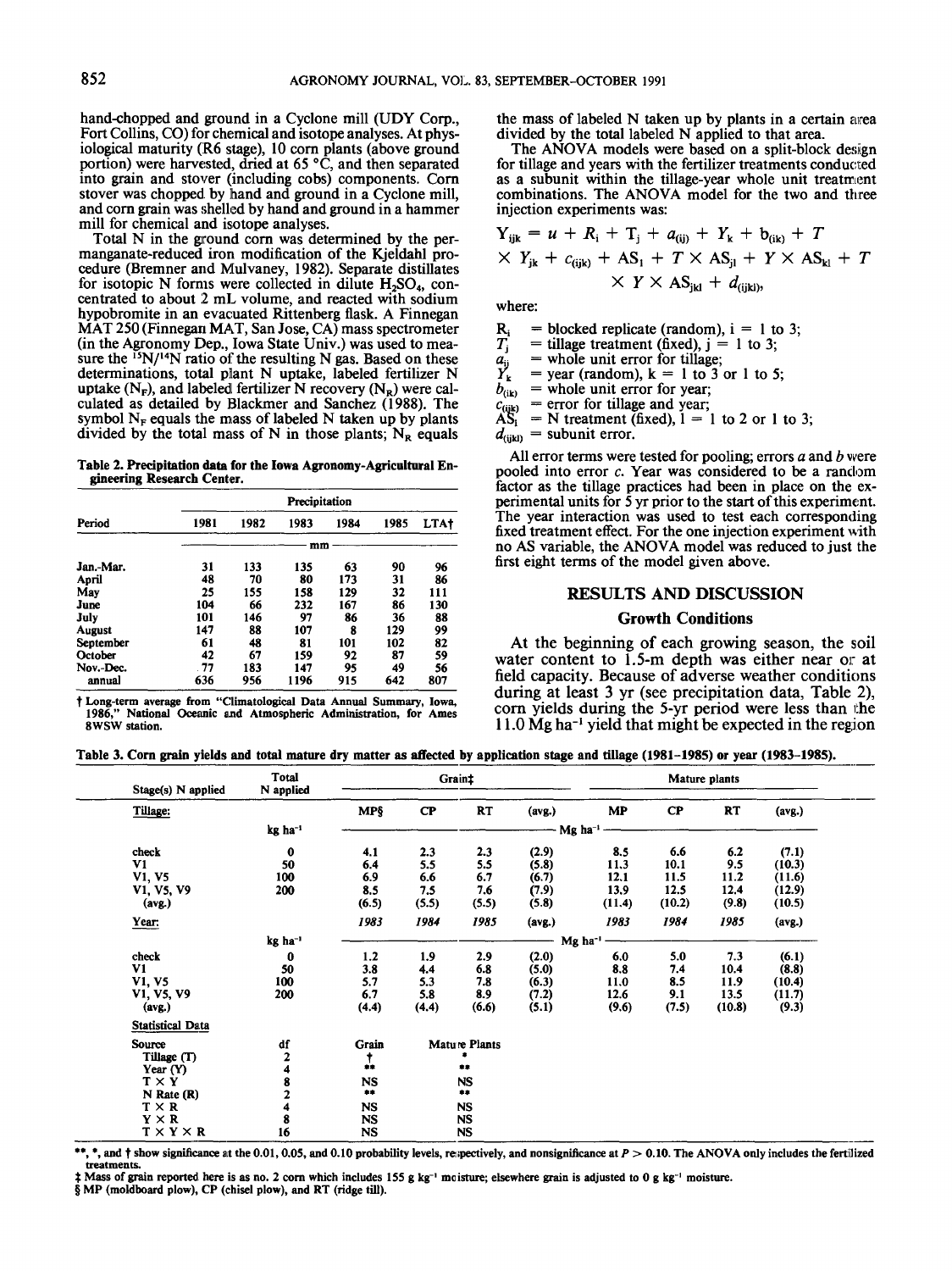with sufficient fertility. Excessive rainfall in May 1982, delayed planting until 3 June resulting in decreased yields. In 1983, only 40 mm of rainfall from 5 July to 21 August combined with an average August maximum air temperature of 32.5 °C reduced yields. In 1984, less than 10 mm of rainfall was received from 27 July to 31 August (grain filling period) and yields were depressed even more severely than in 1983. Of the five seasons, crop growth conditions were most favorable during 1981 and 1985.

## **Grain and Dry Matter Production**

Grain yields (5-yr averages) for fertilized corn ranged from 5.5 to 8.5 Mg ha<sup>-1</sup> depending on tillage system and injected N rate (number of fertilizer injections); the greatest yields were obtained with MP tillage (Table 3; yields for the three individual years labeled N was used are also shown for later reference). Yield response to injected N was observed for each tillage system during each growing season, and MP tillage also produced the greatest yield without N fertilization. When averaged across tillage, total application of 50 kg N ha<sup>-1</sup> (one injection), 100 kg N ha<sup>-1</sup> (two injections), and 200 kg  $\dot{N}$  ha<sup>-1</sup> (three injections) increased grain yields by 99, 17, and 17% compared to the next lower N rate, respectively, for a typical diminishing response. Applied P and K fertilizers should not have been a factor because soil tests showed that neither available P nor exchangeable K in the soil were limiting. Corn grain yields were influenced by year, rate of injected  $\overline{N}$ , and tillage; no  $\overline{N}$  rate by tillage interactions were observed (Table 3). Yield differences due to tillage were greatest at the 50 (one injection) and 200 (three injections) kg  $N$  ha<sup>-1</sup> rates with yields for MP tillage greater than those for CP and RT.

Total dry matter at physiological maturity (R6 stage), like grain production, increased with rate of injected N regardless of tillage, and no N rate-by-tillage interactions were observed (Table 3). Total dry matter was greatest with MP tillage for each injected N increment.

# **Total and Labeled Nitrogen in Corn**

During the three seasons in which labeled N was applied (1983-1985), corn plants sampled at the **V5**  and V9 growth stages showed no tillage effect on N concentration and averaged 4.3 and 2.3 g N **kg-I** dry matter, respectively **(data** not shown in Tables). At physiological maturity (R6 stage), grain N concentrations for fertilized corn averaged over tillage and years ranged from 13.1 (50 kg ha<sup>-1</sup>) to 16.9 (200 kg ha<sup>-1</sup>) g N kg<sup>-1</sup> dry grain (Table 4). Based on the  $15.4$  g kg<sup>-1</sup> *dry* grain sufficiency level for maximum yields **sug**gested by Pierre et al. (1977), 200 **kg N** ha-' (three injections) for each tillage system provided adequate N. However, 100 **kg** N ha-' (two injections) satisfied this sufficiency level only for CP.

Grain N concentrations were influenced by year, injected N rate, and tillage, and a N rate-by-year interaction was observed. For a constant fertility treatment, the year of highest grain N concentration was associated with the year of the lowest yield. For each tillage system, grain N concentrations increased as N rate increased, and the tillage effect was due to higher grain N concentrations for CP and mostly at 100 **kg** N ha-'. Comparisons to different methods of applications and N sources show that the average (1983-1985) grain N concentrations for 200 kg N ha<sup>-1</sup> (three injections) with MP and RT systems, 16.6 and 17.0 **g** N kg-l, respectively, were similar to those that received 224 kg N ha<sup>-1</sup> of preplant knifed-in UAN solution in an adjacent simultaneous study where MP and RT averaged 16.7 and 17.4 g N  $kg^{-1}$ , respectively (Timmons and Cruse 1990, 1991). In addition, Blackmer and Sanchez

**Table 4. Nitrogen concentrations in corn grain and mature plants as alfected by application stage and tillage or year.** 

| Stage(s) N applied      | <b>Total</b><br>N applied |            | Mature plants |                      |                      |               |          |           |        |
|-------------------------|---------------------------|------------|---------------|----------------------|----------------------|---------------|----------|-----------|--------|
| Tillage:                |                           | <b>MPS</b> | $\bf CP$      | RT                   | (avg.)               | MP            | $\bf CP$ | <b>RT</b> | (avg.) |
|                         | $kg$ ha <sup>-1</sup>     |            |               |                      | g N kg <sup>-1</sup> |               |          |           |        |
| check                   | $\bf{0}$                  | 12.0       |               |                      |                      |               |          |           |        |
| V1                      | 50                        | 12.9       | 11.3          | 11.3                 | (11.5)               | 6.6           | 7.4      | 7.2       | (7.1)  |
|                         |                           |            | 13.4          | 12.8                 | (13.1)               | 8.2           | 8.4      | 8.2       | (8.2)  |
| <b>V1, V5</b>           | 100                       | 14.4       | 15.7          | 15.0                 | (15.0)               | 9.7           | 10.5     | 10.1      | (10.1) |
| V1, V5, V9              | 200                       | 16.6       | 17.1          | 17.0                 | (16.9)               | 11.7          | 11.8     | 11.8      | (11.8) |
| (avg.)                  |                           | (14.0)     | (14.4)        | (14.0)               | (14.1)               | (9.0)         | (9.5)    | (9.3)     | (9.3)  |
| Year:                   |                           | 1983       | 1984          | 1985                 | (avg.)               | 1983          | 1984     | 1985      | (avg.) |
|                         | kg ha <sup>-1</sup>       |            |               |                      |                      | $g N kg^{-1}$ |          |           |        |
| check                   | $\mathbf 0$               | 12.4       | 10.3          | 11,7                 | (11.5)               | 6.9           | 6.3      | 8.1       | (7.1)  |
| V1                      | 50                        | 13.6       | 13.3          | 12.2                 | (13.1)               | 7.7           | 8.4      | 8.7       | (8.2)  |
| V1, V5                  | 100                       | 14.4       | 15.8          | 14,9                 | (15.0)               | 9.1           | 10.2     | 10.9      | (10.2) |
| V1, V5, V9              | 200                       | 16.5       | 17.2          | 17.1                 | (16.9)               | 10.9          | 11.7     | 12.7      | (11.8) |
| (avg.)                  |                           | (14.2)     | (14.2)        | (14.0)               | (14.1)               | (8.6)         | (9.2)    | (10.1)    | (9.3)  |
| <b>Statistical Data</b> |                           |            |               |                      |                      |               |          |           |        |
| Source                  | df                        | Grain      |               | <b>Mature Plants</b> |                      |               |          |           |        |
| Tillage (T)             | 2                         |            |               |                      |                      |               |          |           |        |
| Year $(Y)$              | $\bar{\bf{2}}$            | ٠          |               | $\mathbf{I}$         |                      |               |          |           |        |
| $T \times Y$            |                           | <b>NS</b>  |               | <b>NS</b>            |                      |               |          |           |        |
| $N$ Rate $(R)$          | 2                         | $***$      |               | $\bullet\bullet$     |                      |               |          |           |        |
| $T \times R$            |                           | <b>NS</b>  |               | <b>NS</b>            |                      |               |          |           |        |
| $Y \times R$            | 4                         | $***$      |               | $\bullet\bullet$     |                      |               |          |           |        |
| $T \times Y \times R$   | 8                         | <b>NS</b>  |               | <b>NS</b>            |                      |               |          |           |        |

\*\*, \*, and † show significance at the 0.01, 0.05, and 0.10 probability levels, respectively, and nonsignificance at  $P > 0.10$ . The ANOVA includes only the fertilized **treatments.** 

'# **MP (moldboard plow), CP (chisel plow), and RT (ridge till).**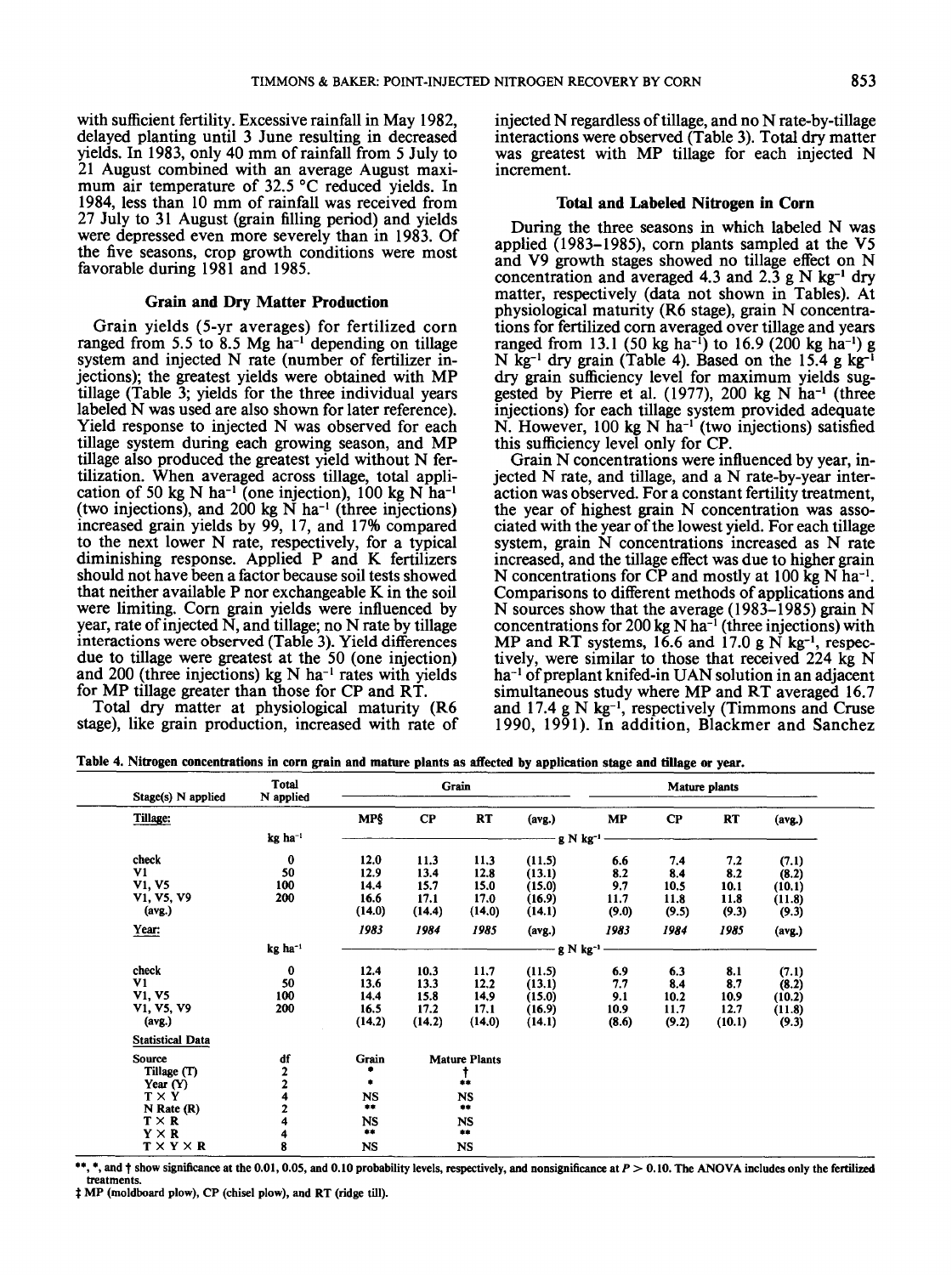(1988) reported 3-yr averages of 15.5 and 16.8 g N  $kg^{-1}$ , respectively, for 112 and 224 N kg ha<sup>-1</sup> as AA applied to continuous corn with MP tillage on the same experimental site.

Mature plant N concentrations also were influenced by year, injected **IV** rate, and tillage, with a N rate-byyear interaction (Table 4). Unlike for grain, the year of highest dry matter N concentrations was associated with the year of the highest *dry* matter production. Similar to grain  $N$  concentrations, plant  $N$  concentrations within each tillage increased as injected N rate increased, and the tillage effect was due to higher plant N concentrations for CP and mostly at  $100 \text{ kg N}$  ha<sup>-1</sup>. Plant N concentrations of 11.7 and 11.8 g N kg<sup>-1</sup> for MP and RT systems, respectively, that received 200  $kg \text{ N}$  ha<sup>-1</sup> in this study were slightly higher than for  $224$  kg N ha<sup>-1</sup> of preplant knifed-in UAN in an adjacent simultaneous study where N concentrations averaged 10.6 and 10.9  $\alpha$  N kg<sup>-1</sup>, respectively (Timmons and Cruse 1990; 1991).

Corn that received 50 kg ha<sup>-1</sup> of labeled N (one injection) at the V1 stage and sampled at the V5 stage showed no tillage effects on the percent of N derived from fertilizer,  $N_F$ , or on the fertilizer N recovery,  $N_B$ (Table 5). Although the  $N_F$  by year ranged from about 53 to 59%, the  $N_R$  was low, ranging from 4 to 21%, because average total N uptake at the V5 stage was only 10 kg ha<sup>-1</sup>. Corn that received 100 kg N ha<sup>-1</sup> in two injections  $(50 \text{ kg } ha^{-1}$  of labeled N at either the VI or V5 stage) and was sampled at the V9 stage

showed an effect due to year and application stage by year but no tillage effect for either  $N_F$  or  $N_R$  (Table 5). The year effect was greatest in 1985 when only 12% of the labeled N applied at the V5 stage was recovered at the V9 stage. That year there was a dry spring and only 28 mm of rain fell in the 19 d between the V5 and  $V9$  stages, possibly leaving the applied N positionally unavailable in dry soil. However, as shown later,  $N_{\rm p}$  values at maturity were approximately equal for the VI and V5 applications. An average of 10.8% of the labeled N applied at the V1 stage was recovered from V1 to the V5 stage, and by difference, another 28% was recovered from the V5 to V9 stage. This compares with an average of 27.3% of the labeled N applied at the V5 stage and recovered at the V9 stage.

Average  $N_F$  values for mature corn (R6 stage) that received 50, 100, and 200 kg  $N$  ha<sup>-1</sup> (one, two, and three injections, respectively) are presented in Tables 6 and 7. The  $N_F$  values for both corn grain and whole plants that received 50 kg  $N$  ha<sup>-1</sup> at the V1 stage (one injection) were not affected by tillage  $(ANOVA$  not shown). With 50 kg N ha<sup>-1</sup> injected at both the  $VI$ and V5 stages (two injections, only one of which was of labeled N), year was a factor with the largest  $N_F$ value occurring in the year of greatest production. No effects on  $N_F$  due to tillage or application stage (timing) were observed for grain and whole plants (except for  $p < 0.10$  for application stage on mature plants; Table  $\overline{6}$ ). This indicates that the point-injected N was equally available for corn growth regardless of tillage when

V5 **SQ3e** V9 **Stage Amt N# applied applied 1983 1984 1985 (avg.)** 1983 1984 1985 (avg.)<br> **applied applied 1983 1984 1985 (avg.)** 1983 1984 1985 (avg.)  $58.8$  61.4  $52.7$  (57.6)  $\begin{array}{cccccc} - & - & - & - \\ - & - & - & - & - \\ - & - & - & - & - \\ - & - & - & - & - \end{array}$   $\begin{array}{c} \text{37.6} & 43.4 & 47.7 & (42.9) \\ 30.7 & 45.0 & 12.1 & (29.3) \\ (34.1) & (44.2) & (29.9) & (36.1) \\ 61.8 & 62.4 & (64.4) \end{array}$ VI# *50*  v<sub>1</sub><br>
v<sub>1</sub>, v<sub>5</sub><br>
v<sub>1</sub>, v<sub>5</sub> *50 50*  (avg.)<br>V1‡, V5‡ 100§ **Statistical Data df** V9Stage **source df** V5 **Stage Tillage** (T) **NS** 2 **NS** \*\*  $\overline{2}$ *8.*   $\frac{2}{4}$ **Year** (Y) **TXY**   $\frac{4}{1}$ 4 **NS**   $\frac{4}{1}$  t  $\frac{1}{2}$ 1 **NS Applic. Stage (AS)**   $\overline{a}$ 2 **NS**   $T \times AS$ \*\*  $\frac{2}{4}$ **Y X** AS **TXYXAS**  - **<sup>4</sup>**t **kg ha-' %Nil**  4.0 20.8 7.0 (10.8) - - - - - - - - 38.3 34.3 43.7 (38.8) - - - - 31.4 38.9 11.8 (27.3) - - - - (34.8) (36.6) (27.8) (33.1) V1‡<br>V1‡, V5<br>V1, V5‡ *50 50*  **50**   $(avg.)$  $32.9$   $23.8$   $25.0$   $(27.2)$ V<sub>1</sub>t, V<sub>5</sub>t 1008 **Statistical Data df** V5 **Stage df** V9 **Stage Source Tillage** (T) 2 **NS** 2 **NS** \*\* **2** *<sup>8</sup>*- - <sup>4</sup>**NS** 4 **NS 2 Year** (Y) **TXY**  1 **NS Applic. Stage (AS)**   $\equiv$  $T \times AS$  $\overline{a}$  $NS$  $\overline{Y}$  **X** AS  $\overline{a}$ *8.*   $\overline{2}$  $T \times Y \times AS$ 4 **NS** 

Table 5. Percentage of total N from labeled N (N<sub>F</sub>) and recovery of labeled N (N<sub>R</sub>) in corn at the V5 and V9 stages as affected by application **stage and year.** 

\*\*, \*, **and** t **show significance at the** 0.01, **0.05, and** 0.10 **probability levels, respectively, and nonsignificance (NS) at** *P* > 0.10.

# <sup>15</sup>N-depleted double label NH<sub>4</sub>NO<sub>3</sub> solution; for V1, V5 total N applied was 100 kg ha<sup>-1</sup>.<br>§ Data for all N applied as labeled N included for check of consistency; they are not included in the ANOVA.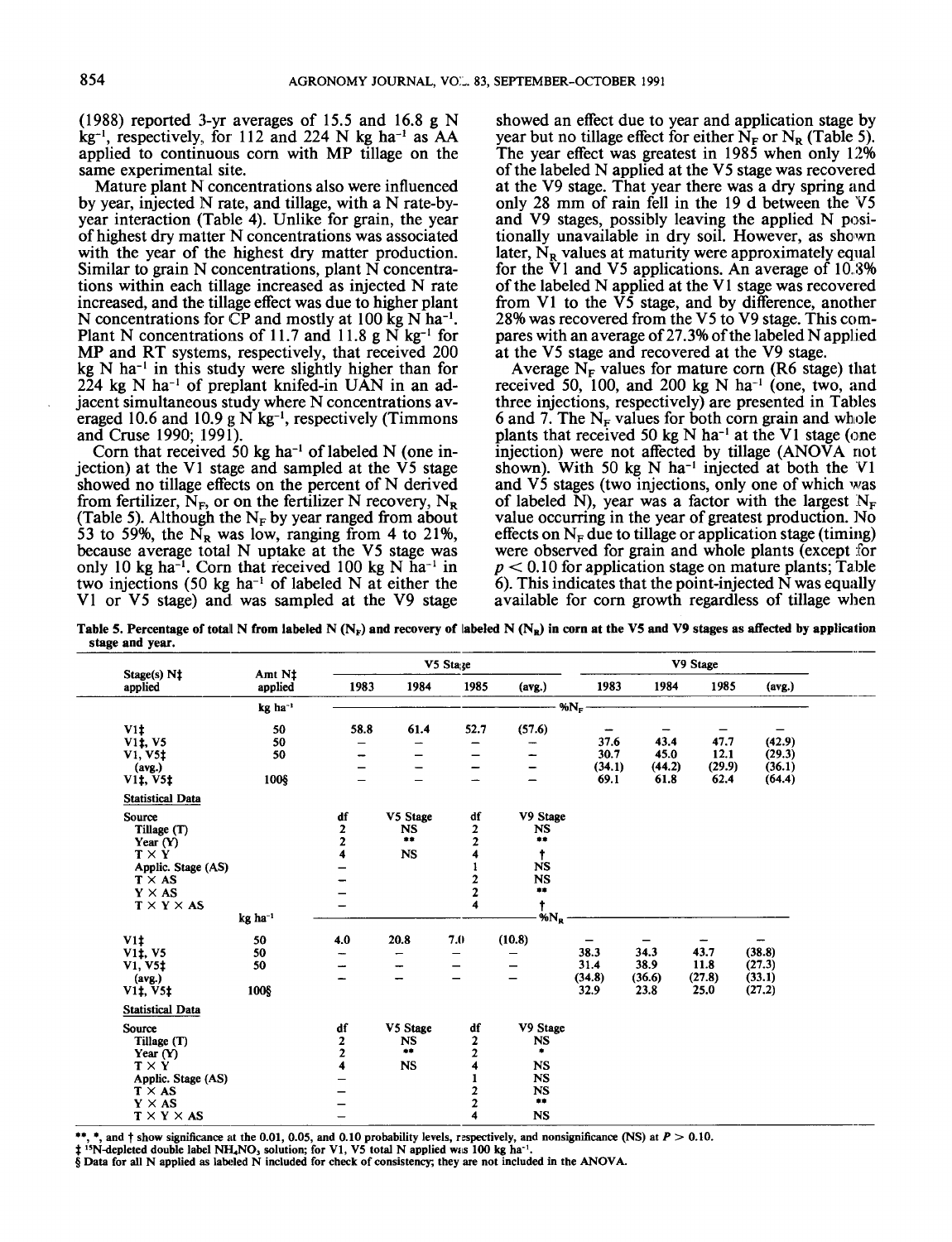applied at the **V1** or **V5** growth stages. Data also were taken as an experimental check for the case where both the **V1** and **V5** applications were made with labeled N. As shown, the  $N_F$  values for grain (average of 45.8%) and mature plants (46%) should, and essentially do, equal the sums of  $N_F$  values for applications of labeled N made at **V1** and **V5** (grain:  $22.8 + 23.9$  =  $46.7\%$ ; mature plants:  $23.1 + 23.7 = 46.8\%$ ).

Average  $N_F$  values for corn grain and mature whole plants **(R6** stage) that received 50, 50, and **100** kg N ha-1 at the **VI, V5,** and **V9** stages, respectively (three injections), were not affected by tillage (Table **7).** Howinteractions with tillage and year had significant effects. If the results for the  $100 \text{ kg}$  ha<sup>-1</sup> of labeled N applied at V9 are normalized to 50 kg N ha<sup>-1</sup> (i.e. by dividing  $N_F$  by 2), there is a trend of decreasing  $N_F$  as application is delayed. The tillage-by-application stage interaction occurred because the  $N_F$  values for MP tillage were lowest with the **VI** application and highest with the **V9** application for both grain and whole plants (data not shown). Data are again shown as an expenmental check for the case where the **V1** , **V5,** and  $V^{\hat{9}}$  applications were all made with labeled N. The N<sub>F</sub> values for grain **(62.1%)** and mature plants **(61.3%)**  essentially equal the sums for applications of labeled N made at **V1, V5,** and **V9** (grain: **17.9** + **14.4** + **26.8** = **59.2;** mature plants: **18.5** + **15.5** + **25.5** = **59.5).** 

No major differences in the  $N_F$  values were found between grain and mature plants as effected by timing, year (Tables **6** and **7),** or tillage (data not shown). For the  $200 \text{ kg}$  ha<sup>-1</sup> total N rate (Table 7), there was a very slight trend that N applied at the **V1** stage was more concentrated in the mature plant than in the grain  $(18.5 \text{ vs. } 17.9\% \text{ N}_{\text{F}} \text{ values averaged across year and})$ tillage); the same was true for N applied at the **V5**  stage  $(15.5 \text{ vs. } 14.5\% \text{ average } N_F \text{ values})$ . For N applied at the **V9** stage, however, this trend was reversed **(25.6**  vs. 26.8% average  $N_F$  values). Based on the timing of corn ear development with respect to  $N$  injections, this

difference might be expected.<br>Corn grain  $N_F$  values for 200 kg N ha<sup>-1</sup> point-in-<br>jected averaged 62 and 63%, respectively, for MP and RT tillage systems; for comparison,  $N_F$  values for 112 and **224** kg N ha-' as **AA** with MP tillage averaged **(3**  yr) **35** and **46%,** respectively (Blackmer and Sanchez, **1988).** Preplant knifed-in **28%** UAN at **224 kg** N ha-' rate resulted in corn grain  $N_F$  values of 49 and 56%, respectively, for MP and RT systems (Timmons and Cruse, **1990).** 

Depending on year, injected N rate (number of in-<br>jections), and growth stage (timing), average recovery of injected labeled N  $(N_R)$  ranged from 19 to 55% for corn grain and from **24** to **74%** for mature plants (Tables  $\bar{6}$  and 7). The N<sub>R</sub> value for corn grain and MP tillage with two N injections at the **V1** and **V5** stages

Table 6. Percentage of total N from labeled N (N<sub>F</sub>) and recovery of labeled N (N<sub>E</sub>) in grain and mature plants as affected by two application **stages and year.** 

| $Stage(s) N+$                                                                  |                         | Grain<br>Amt Nt                        |                                                  |                                                   |                                                |                                        |                                        | Mature plants                          |                                                |  |  |  |  |
|--------------------------------------------------------------------------------|-------------------------|----------------------------------------|--------------------------------------------------|---------------------------------------------------|------------------------------------------------|----------------------------------------|----------------------------------------|----------------------------------------|------------------------------------------------|--|--|--|--|
| applied                                                                        | applied                 | 1983                                   | 1984                                             | 1985                                              | (avg.)                                         | 1983                                   | 1984                                   | 1985                                   | (avg.)                                         |  |  |  |  |
|                                                                                | $kg$ ha <sup>-1</sup>   |                                        |                                                  |                                                   |                                                | $%N_F$                                 |                                        |                                        |                                                |  |  |  |  |
| V <sub>1</sub> <sup>t</sup> , V <sub>5</sub><br>$V1, V5$ ‡<br>(avg.)<br>V11    | 50<br>50<br>50§         | 19.4<br>19.6<br>(19.5)<br>23.6         | 24.4<br>25.7<br>(25.1)<br>25.2                   | 24.6<br>26.5<br>(25.5)<br>29.5                    | (22.8)<br>(23.9)<br>(23.4)<br>(26.1)           | 19.6<br>20.0<br>(19.8)<br>25.1         | 24.2<br>25.1<br>(24.7)<br>25.9         | 25.4<br>25.9<br>(25.7)<br>30.8         | (23.1)<br>(23.7)<br>(23.4)<br>(27.3)           |  |  |  |  |
| V1‡, V5‡<br><b>Statistical Data</b>                                            | 100§                    | 43.3                                   | 44.4                                             | 49.7                                              | (45.8)                                         | 42.9                                   | 45.1                                   | 50.2                                   | (46.0)                                         |  |  |  |  |
| Source                                                                         |                         | df                                     | Grain                                            | Mature<br><b>Plants</b>                           |                                                |                                        |                                        |                                        |                                                |  |  |  |  |
| Tillage (T)<br>Year $(Y)$<br>$T \times Y$                                      |                         | 2<br>$\overline{\mathbf{c}}$<br>4      | <b>NS</b><br>$\bullet\bullet$<br>ŧ               | <b>NS</b><br>$\bullet\bullet$<br><b>NS</b>        |                                                |                                        |                                        |                                        |                                                |  |  |  |  |
| Applic. Stage (AS)<br>$T \times AS$<br>$Y \times AS$<br>$T \times Y \times AS$ |                         | 2<br>$\overline{a}$<br>4               | <b>NS</b><br><b>NS</b><br><b>NS</b><br><b>NS</b> | $\ddagger$<br><b>NS</b><br><b>NS</b><br><b>NS</b> |                                                |                                        |                                        |                                        |                                                |  |  |  |  |
|                                                                                | kg ha <sup>-1</sup>     |                                        |                                                  |                                                   | $%N_{R}$                                       |                                        |                                        |                                        |                                                |  |  |  |  |
| V11, V5<br>V1, V5‡<br>(avg.)<br>V11<br>V11, V51                                | 50<br>50<br>508<br>1008 | 23.8<br>26.7<br>(25.2)<br>22.4<br>29.6 | 33.2<br>32.2<br>(32.7)<br>26.2<br>32.5           | 49.1<br>47.4<br>(48.3)<br>44.7<br>48.8            | (35.4)<br>(35.4)<br>(35.4)<br>(31.1)<br>(36.9) | 35.9<br>39.8<br>(37.9)<br>34.5<br>42.3 | 40.6<br>38.1<br>(39.4)<br>34.1<br>41.2 | 64.6<br>61.9<br>(63.3)<br>59.0<br>66.1 | (47.0)<br>(46.6)<br>(46.8)<br>(42.5)<br>(49.9) |  |  |  |  |
| <b>Statistical Data</b>                                                        |                         |                                        |                                                  |                                                   |                                                |                                        |                                        |                                        |                                                |  |  |  |  |
| Source                                                                         |                         | df                                     | Grain                                            | <b>Mature</b><br><b>Plants</b>                    |                                                |                                        |                                        |                                        |                                                |  |  |  |  |
| Tillage (T)<br>Year $(Y)$<br>$T \times Y$                                      |                         | $\frac{2}{2}$<br>4                     | <b>NS</b><br>**<br>٠                             | <b>NS</b><br>$***$<br>$\bullet\bullet$            |                                                |                                        |                                        |                                        |                                                |  |  |  |  |
| Applic. Stage (AS)<br>$T \times AS$<br>$Y \times AS$                           |                         | 1<br>2<br>$\overline{\mathbf{c}}$      | <b>NS</b><br><b>NS</b><br><b>NS</b>              | <b>NS</b><br><b>NS</b><br>NS                      |                                                |                                        |                                        |                                        |                                                |  |  |  |  |

\*, and  $\dagger$  show significance at the 0.01, 0.05, and 0.10 probability levels, respectively, and nonsignificance (NS) at  $P > 0.10$ .

<sup>15</sup>N-depleted double label NH<sub>4</sub>NO<sub>3</sub> solution; for V1, V5 total N applied was 100 kg ha<sup>-1</sup>

4 **Data for all N applied as labeled N included for check of consistency; they are not included in the ANOVA.**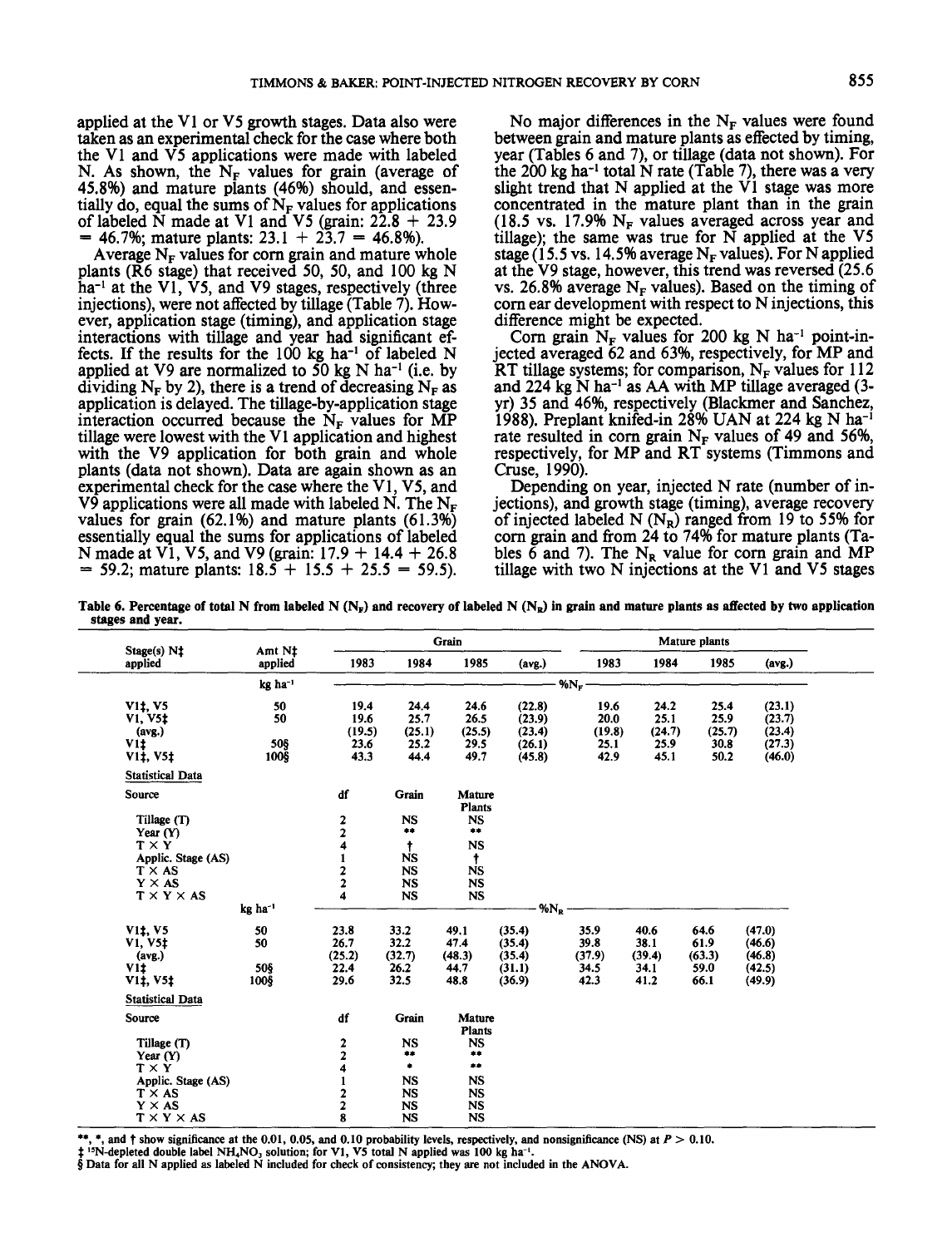| $Stage(s) N+$                                                                                                                  | Amt Nt                | Grain          |                        |                         |                  |          | Mature Plants  |                |                |                  |  |
|--------------------------------------------------------------------------------------------------------------------------------|-----------------------|----------------|------------------------|-------------------------|------------------|----------|----------------|----------------|----------------|------------------|--|
| applied                                                                                                                        | applied               | 1983           | 1984                   | 1985                    | (avg.)           |          | 1983           | 1984           | 1985           | (avg.)           |  |
|                                                                                                                                | $kg$ ha <sup>-1</sup> |                |                        |                         |                  | $%N_{R}$ |                |                |                |                  |  |
| V <sub>1</sub> <sup>t</sup> , V <sub>5</sub> , V <sub>9</sub><br>V <sub>1</sub> , V <sub>5</sub> <sup>†</sup> , V <sub>9</sub> | 50<br>50              | 15.0<br>12.6   | 19.0<br>15.6           | 19.7<br>15.1            | (17.9)<br>(14.5) |          | 15.7<br>14.0   | 19.3<br>15.4   | 20.4<br>17.0   | (18.5)<br>(15.5) |  |
| V1, V5, V9‡<br>(avg.)                                                                                                          | 100                   | 30.8<br>(19.5) | 23.1<br>(19.2)         | 26.6<br>(20.5)          | (26.8)<br>(19.7) |          | 28.5<br>(19.4) | 22,3<br>(19.0) | 25.8<br>(21.1) | (25.5)<br>(19.8) |  |
| V <sub>1</sub> ‡, V <sub>5</sub> ‡, V <sub>9</sub> ‡<br><b>Statistical Data</b>                                                | 2008                  | 62.7           | 61.5                   | 62.2                    | (62.1)           |          | 60.5           | 61.1           | 62.4           | (61.3)           |  |
| Source                                                                                                                         |                       | df             | Grain                  | Mature<br><b>Plants</b> |                  |          |                |                |                |                  |  |
| Tillage (T)<br>Year $(Y)$                                                                                                      |                       | 2<br>2         | <b>NS</b><br><b>NS</b> | NS<br><b>NS</b>         |                  |          |                |                |                |                  |  |
| $T \times Y$<br>Applic. Stage (AS)                                                                                             |                       | 4<br>2         | <b>NS</b><br>۰         | <b>NS</b><br>٠          |                  |          |                |                |                |                  |  |
| $T \times AS$<br>$Y \times AS$                                                                                                 |                       | 4<br>4         | ٠<br>$\bullet\bullet$  | $\mathbf{t}$            |                  |          |                |                |                |                  |  |
| $T \times Y \times AS$                                                                                                         | kg ha <sup>-1</sup>   | 8              | ٠                      | $\ddagger$              |                  | $%N_R$   |                |                |                |                  |  |
| V <sub>1</sub> t, V <sub>5</sub> , V <sub>9</sub>                                                                              | 50                    | 28.5           | 33.0                   | 54.8                    | (38.7)           |          | 43.7           | 41.7           | 73.7           | (53.0)           |  |
| V1, V51, V9<br>V1, V5, V9‡                                                                                                     | 50<br>100             | 25.1<br>26.5   | 27.9<br>18.9           | 40.2<br>31,2            | (31.1)<br>(25.5) |          | 40.0<br>35.3   | 34.4<br>23.6   | 53.7<br>40.1   | (42.7)<br>(33.0) |  |
| (avg.)<br>V <sub>1</sub> 1, V <sub>5</sub> 1, V <sub>9</sub> <sup>1</sup>                                                      | 200§                  | (26.7)<br>28.1 | (26.6)<br>24.8         | (42.0)<br>37.3          | (31.8)<br>(30.0) |          | (39.6)<br>40.2 | (33.2)<br>31.4 | (55.8)<br>51.0 | (42.9)<br>(40.8) |  |
| <b>Statistical Data</b>                                                                                                        |                       |                |                        |                         |                  |          |                |                |                |                  |  |
| <b>Source</b>                                                                                                                  |                       | df             | Grain                  | Mature<br><b>Plants</b> |                  |          |                |                |                |                  |  |
| Tillage (T)<br>Year $(Y)$                                                                                                      |                       | $\frac{2}{2}$  | <b>NS</b><br>**        | <b>NS</b><br>$***$      |                  |          |                |                |                |                  |  |
| $T \times Y$<br>Applic. Stage (AS)                                                                                             |                       | 2              | <b>NS</b><br>Ť.        | <b>NS</b><br>۰.         |                  |          |                |                |                |                  |  |
| $T \times AS$                                                                                                                  |                       | 4              | <b>NS</b><br>**        | <b>NS</b><br>**         |                  |          |                |                |                |                  |  |
| $Y \times AS$<br>$T \times Y \times AS$                                                                                        |                       | 4<br>8         | $***$                  | $***$                   |                  |          |                |                |                |                  |  |

**stages and year.** 

\*\*, \*, **and t show significance at the** 0.01, **0.05, and** 0.10 **probability levels, respectively, and nonsignificance (NS) at** *P* > 0.10.

<sup>13</sup>N-depleted double label NH<sub>4</sub>NO<sub>3</sub> solution; for V1, V5, V9, total N applied was 200 kg ha<sup>-1</sup>.

*8* **Data for all N applied as labeled N included for check of consistenv, they are not included in the ANOVA.** 

totaling 100 kg N ha<sup>-1</sup> averaged 41% with 6.9 Mg ha<sup>-1</sup> yield (data not shown). For comparison, on the same experimental site with MP tillage, Sanchez and Black. mer (1988) reported an average (3-yr) grain  $N_R$  of 19% when  $112$  kg N ha<sup>-1</sup> as AA was applied preplant in the spring and  $\overline{4.8}$  Mg ha<sup>-1</sup> corn yield.

When labeled AN was injected at the VI, V5, or V9 growth stages, year, application stage, and their inte:- action influenced fertilizer N recovery in grain and mature plants (Table 7). Year was a factor with the largest recovery in the year of greatest production. *As*  with  $N_F$  values,  $N_R$  values averaged for application stage across tillage and years were in the order V1 :>  $V5 > V9$  for both grain and mature plants. Average  $N_R$  values decreased by 8% between the V1 and  $\overline{V5}$ injections and by 6% between the V5 and V9 injections. Data are again shown for the cases where all applications were made with labeled N to provide an experimental check on  $N_R$  values. For two applications (Table 6), average recoveries in grain (36.9%) and mature plants (49.9%) agree well with average  $N_R$  valmature plants (49.9%) agree well with average  $N_R$  values for individual applications for grain  $[(35.4 +$  $35.4/2 = 35.4%$ ] and mature plants  $[(47.0 + 46.6)]$  $2 = 46.8\%$ ]. For three applications (Table 7), average recoveries in grain (30.0%) and mature plants (40.896) agree well with average  $N_R$  values for individual applications, weighted for the different amounts applied, for grain **[(38.7** + **31.1** + **25.5** + **25.5)/4** = **30.2941**  and mature plants  $[(53.0 + 42.7 + 33.0 + 33.0)/4 =$ 40.4%]. As shown in Tables 6 and 7, the extra growth caused by the addition of 50 kg N ha<sup>-1</sup> at V5 increased recovery of the 50 kg labeled  $\bar{N}$  ha<sup>-1</sup> applied at  $V1$  in the mature plant from 42.5 to 47.0% (averaged across years and tillage); further addition of  $100 \text{ kg N}$  ha<sup>-1</sup> at V9 increased recovery to 53.0%. "Dilution" of the labeled N with unlabeled N applied at V5 reduced  $\%N_F$ from labeled N from  $27.3$  to  $23.1\%$ ; further addition of 100 kg N ha<sup>-1</sup> at V9 reduced this percentage to 18.5%. For labeled N applied at 50 kg ha<sup>-1</sup> at  $V_5$ , addition of 100 kg N ha<sup>- $\overline{1}$ </sup> at V9 reduced both recovery (from 46.6–42.7%) and  $\%N_F$  (from 23.7–15.5%). The increased growth was not sufficient to overcome the "dilution" effect.

Compared with preplant knifed-in UAN solution in another study, N injected at the V1, V5, and V9 growth stages (three injections) was utilized more efficiently by corn grain with MP tillage (20 vs. 35%  $N_R$ ) and RT  $(20 \text{ vs. } 26\% \text{ N}_R)$  in continuous corn culture (Timmons and Cruse, 1990). Sanchez and Blackmer (1988) also reported an average  $N_R$  value for corn grain of 17% for continuous corn with MP tillage that was fertilized with 224 kg  $N$  ha<sup>-1</sup> preplant AA.

In summary, the additional corn growth with additional applied N that occurred for the conditions in this study, and the dilution of existing N in the soilwater system with additional applied N (or vice versa),